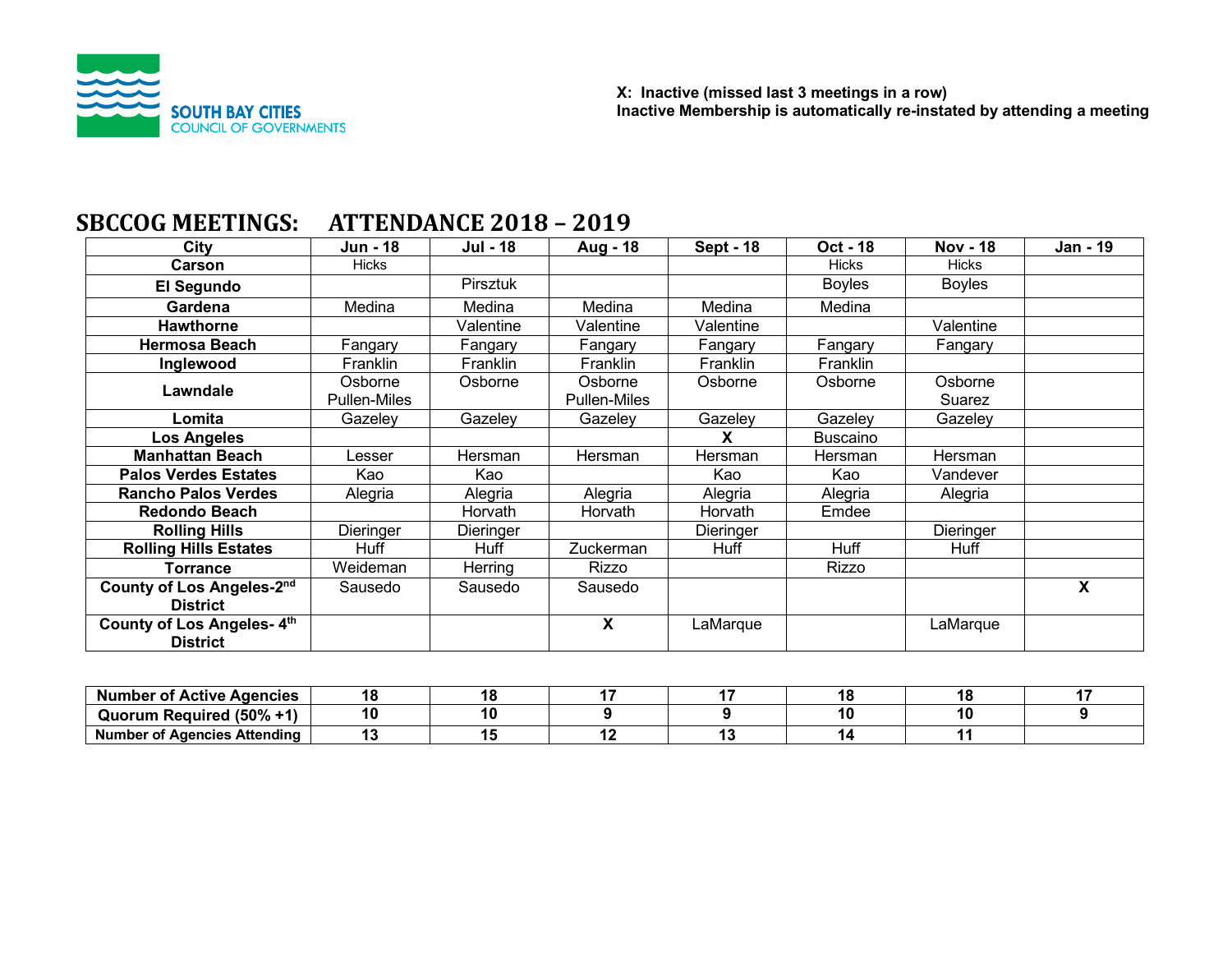## **SOUTH BAY CITIES COUNCIL OF GOVERNMENTS THURSDAY, NOVEMBER 15, 2018 SOUTH BAY CITIES COUNCIL OF GOVERNMENTS THEATER 20285 S. WESTERN AVENUE, 1ST FLOOR, TORRANCE, CA 90501**

#### **I. CALL TO ORDER**

Chair Huff called the SBCCOG Board of Directors meeting to order at 6:09pm.

## **II. INTRODUCTIONS**

#### **In attendance were the following voting elected officials:**

Cedrick Hicks, Carson Drew Boyles, El Segundo Olivia Valentine, Hawthorne Hany Fangary, Hermosa Beach Jim Osborne, Lawndale Jim Gazeley, Lomita

Nancy Hersman, Manhattan Beach Jim Vandever, Palos Verdes Estates Eric Alegria, Rancho Palos Verdes Britt Huff, Rolling Hills Estates Jennifer LaMarque, LA County D-4

## **Other elected officials in attendance:**

Bernadette Suarez, Lawndale

## **Also in attendance were the following persons**

Chris Cagle, SBWIB Mark Dierking, Metro Greg Stevens, GSE Solutions Patrick Sheilds, West Basin MWD Jim Hannon, Redondo Beach Jacki Bacharach, SBCCOG Kim Fuentes, SBCCOG

Steve Lantz, SBCCOG Wally Siembab, SBCCOG David Leger, SBCCOG Natalie Champion, SBCCOG Rosemary Lackow, SBCCOG Chandler Sheilds, SBCCOG Aaron Baum, SBCCOG

#### **III. CONFIRM POSTING OF THE AGENDA BY THE CITY OF TORRANCE**

Ms. Bacharach confirmed that the agenda was properly posted in the City of Torrance.

#### **IV. ANNOUNCEMENTS OF ANY CHANGES TO THE AGENDA**

No changes to the agenda.

#### **V. PUBLIC COMMENT**

No public comment was received.

#### **VI. CONSENT CALENDAR**

- **A. October Board Meeting Minutes** *(attachment) –* **Approved**
- **B. Chamber of Commerce Memberships** *(attachment)* **– Approved**
- **C. Contract with GSE Solutions** *(attachment)* **Approved**
- **D. Contract with Siembab Corporation** *(attachment)* **Approved**
- **E. Dominguez Channel Contract** *(attachment)* **Approved**
- **F. Monthly Reports – Received and Filed**
	- **1. South Bay Environmental Services Center Report** *(attachment)*
	- **2. Transportation Report** *(attachment)*

**MOTION** by Board Member Valentine, seconded by Board Member Alegria, to **APPROVE** the Consent Calendar. No objection. So ordered.

#### **VII. PRESENTATIONS**

**1. Face of the Program**

Chandler Sheilds gave his "SBCCOG: Face of the Program" presentation, which introduces SBCCOG staff and their program responsibilities to the Board of Directors. Mr. Sheilds reviewed his path to the SBCCOG, including his educational background in Salt Lake City and his internships with the Australian Trade and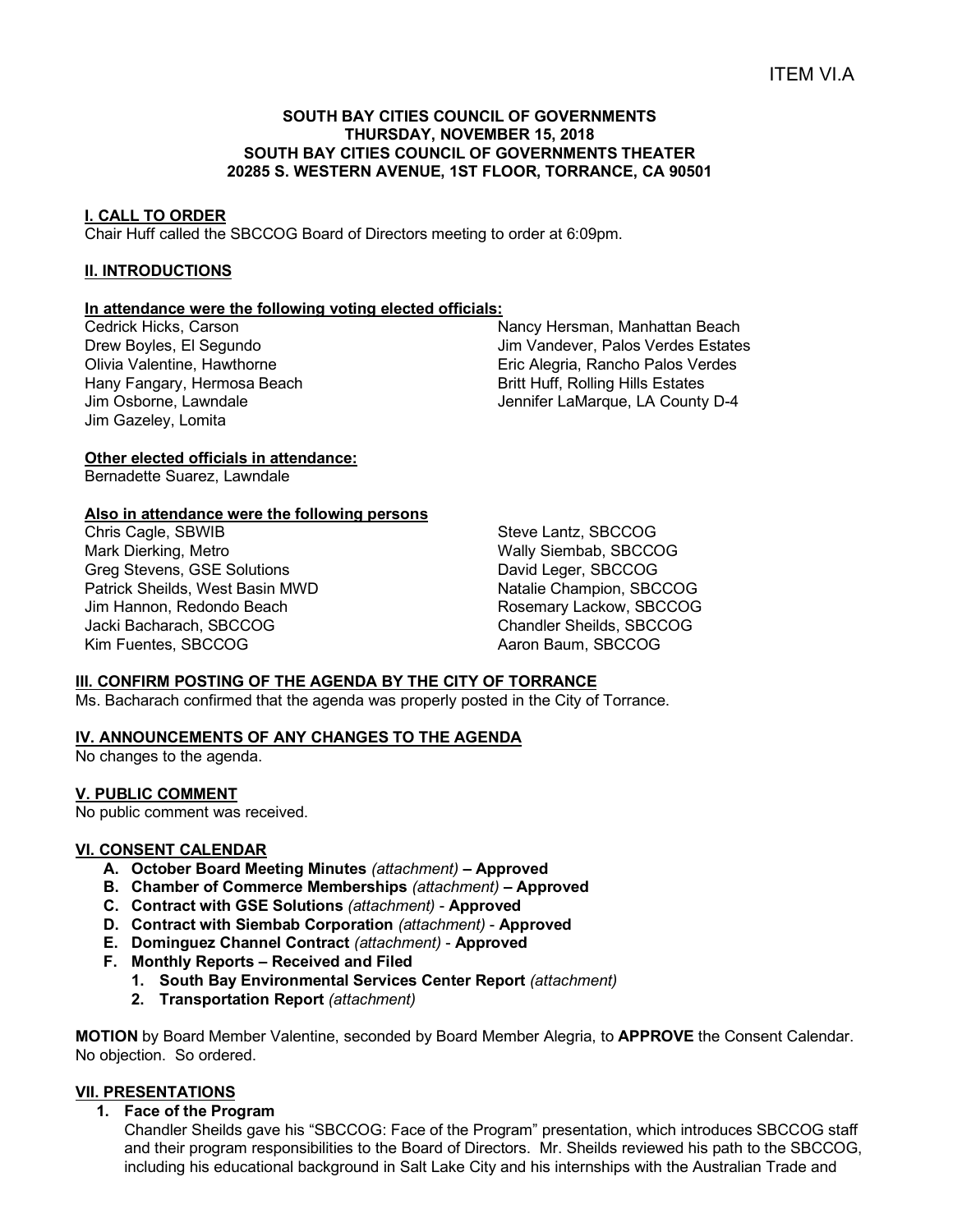Investment Commission, West Basin Municipal Water District, and the South Bay Environmental Services Center. Mr. Sheilds reviewed the work he does as an Administrative Assistant at the SBCCOG, which includes managing the organization's digital platforms, analysis of data collection, committee and working group support, as well as designing marketing and reporting materials. Outside of work, Mr. Sheilds is interested in birdwatching and soccer, and recently attended the 2018 World Cup in Russia.

Mr. Sheild's presentation can be viewed on the SBCCOG's website at: http://www.southbaycities.org/sites/default/files/board\_directors/meeting/PRESENTATION\_Face%20of%20th e%20Program\_Chandler.pdf

## **2. Quarterly report on Energy Leader Partnership**

Greg Stevens presented a quarterly update on the South Bay Cities Energy Efficiency Program. Mr. Stevens reported that 9 South Bay cities are at the Platinum level and 6 are at the Gold level, with at least one city scheduled to move up to Platinum in Q1 2019.

Since 2010, South Bay cities have saved over 10.2M kWh of electricity annually, over 165,000 Therms annually, reduced their greenhouse gas emissions by over 8.7 tons annually, and have saved over \$1.6M in annual energy costs. Mr. Stevens briefly reviewed the projects cities currently have in the pipeline, which would save an additional \$1.5M annually in energy costs.

Mr. Stevens also touched on the SCE and SCG Direct Install Programs. So far, South Bay cities have exceeded the Energy Leader program's annual electric savings goal by 35% and are projected to exceed the annual gas savings goal by 660%. Mr. Stevens also noted that a bulk purchase RFQ for LED lights has been released and will save cities thousands of dollars in procurement costs. Due to program changes by the CPUC, local partnerships such as this one will be replaced with 3<sup>rd</sup> Party Program Providers. SBCCOG staff has begun meeting with these providers to determine potential partnerships. Mr. Stevens' full presentation is available online at:

http://www.southbaycities.org/sites/default/files/board\_directors/meeting/PRESENTATION\_Energy%20Efficie ncy%20Partnership.pdf

#### **3. Report on the Status of the Regional Broadband Initiative**

Mr. Siembab and Ms. Bacharach presented an update on the Regional Broadband Initiative. Ms. Bacharach began by reviewing project highlights over the last two years, from the wakeup call that alerted the region to the need for better broadband service to the issuance of the RFP this year.

Mr. Siembab then discussed the reasons why a fiber optic network is truly needed in the South Bay and the potential uses for the new network. Mr. Siembab also reviewed the rough design of the ring network throughout the South Bay, explaining that there are built in redundancies in the system.

Ms. Bacharach concluded the presentation by reviewing the next steps, culminating in a July 1, 2019 Notice to Proceed for the project.

For more details included in the presentation, it can be viewed in its entirety on the SBCCOG website at: http://www.southbaycities.org/sites/default/files/board\_directors/meeting/PRESENTATION\_JB%20Fiber%20O ptic%20Ring%20Network%20Status%20Board%20November%202018%20.pdf

#### **VIII. SBCCOG PROGRAM ACTION ITEMS, REPORTS AND UPDATES**

#### **A. Funding for Energy Efficiency Services**

Ms. Bacharach explained that due to budget cutbacks in the Edison/Gas Company Energy Leader Partnership, there is a funding shortfall for Greg Steven's contract. The Steering Committee is beginning to review potential funding methods to continue Mr. Steven's work. Options include a percentage assessment of rebate checks based upon his work on these projects.

## **B. Homeless Services**

Ms. Bacharach reported that there was a meeting yesterday chaired by Board Member Horvath. Mayor Garcetti's staff presented on the Bridge Housing program and strategies to combat homelessness. There have been additional sanitation workers added to the Bridge Housing areas, as well as additional police.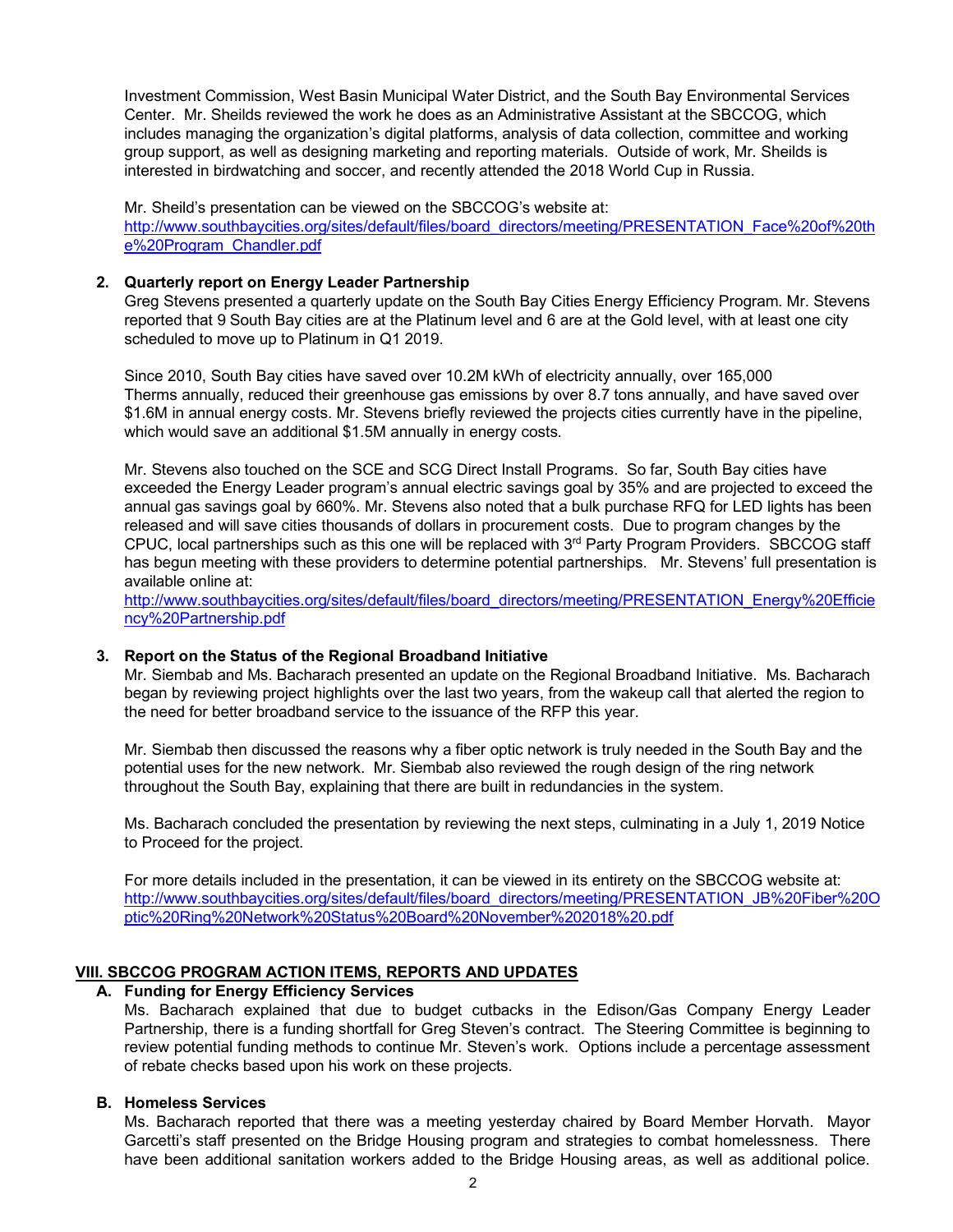Mayor Garcetti's staff reported on a success story from the program of a man who was able to pick up additional shifts at work because he had a place to sleep. Jacob Haik also reported from CD-15 about 3 potential locations in CD-15: 100 beds in Watts, 100 beds in Wilmington, and 105 beds in San Pedro. Ms. Bacharach also asked Board Members to identify potential Safe Parking sites if they know of any. The Homeless Count will take place on January 23<sup>rd</sup>. A homeless services fair is also being organized for Redondo Beach that will provide showers, clothing, food, and legal/DMV services. SBCCOG Volunteers have been working to update the Homeless Services page on the SBCCOG website.

## **C. Senior Services**

Chair Huff reported that SBCCOG staff met with AARP staff on what it would take for South Bay cities to be recognized as "age friendly" cities. At the January 22<sup>nd</sup> meeting, there will be further discussion on the topic. An updated Senior Services page has been added to the SBCCOG website. At the next meeting on December 4th, there will be a presentation from GoMonrovia, which utilizes Lyft and Lime to help provide fast and affordable transportation throughout the city. Ms. Bacharach noted that GoMonrovia replaces the city's existing Dial-A-Ride service.

## **D. Former Non-Elected Chairs' Advisory Group**

Ms. Bacharach explained that the former Chairs group met to discuss current challenges facing the SBCCOG. Chair Huff added that they are looking into setting up a 501c3 to allow the SBCCOG to apply for grants that are currently unavailable due to the charitable status. Former Chair Ellen Perkins has experience in setting up 501c3s. Board Member Osborne and Valentine who also attended the meeting echoed the sentiment and praised the formation of the group.

## **E. Other**

Ms. Bacharach reported on the LA County response to the SBCCOG's letter regarding electric vehicles on County bike paths. Ms. Bacharach explained that Supervisor Hahn wrote a letter to the SBCCOG and explained that she introduced a motion instructing the Department of Public Works to study development of consistent rules for bike paths that cross multiple jurisdictions and to look at the issue of electric vehicles.

Secondly, Ms. Bacharach noted that Caroline Yvellez, a Civic Spark intern who is working at the SBCCOG on CAP Adaptation and Resiliency strategies over the next 11 months, has organized a meeting with city staff on the topic for December 13<sup>th</sup>. Ms. Fuentes added that cities have been updating their Hazard Mitigation Plans and must now include adaptation strategies in those plans. The SBCCOG is now working on developing a sub-regional adaptation plan that would give cities strategies to use in their own plans. Developing these plans and strategies will also open up new funding sources for implementation.

#### **IX. Transportation Reports**

## **A. Metro Report by Board Member James Butts/Mike Bohlke**

Mr. Lantz reported that the Metro Operations, Safety, and Customer Service Committee voted to support the SBCCOG/GCCOG position of the C-3 Alternative for the Green Line/Crenshaw-LAX Line operating plan. The next step will be at the December 6<sup>th</sup> Metro Board meeting. This was a small victory, but further advocacy is still needed. Mr. Lantz noted that Supervisor Solis mentioned the incredible advocacy by the Gateway and South Bay Cities COGs/cities. Board Alternate LaMarque added that Supervisor Hahn will be organizing a bus from the SBCCOG office to the Metro Board meeting on December 6<sup>th</sup>.

Mr. Lantz also reported that Metro announced the Crenshaw-LAX Line is approximately 1 year behind its current schedule and should be opened in May/June 2020.

#### **B. Service Council report by Ralph Franklin, Chair**

Board Member Franklin provided a written update in the agenda packet.

#### **C. Transportation Committee Report**

#### **1. Measure R and Measure M Updates**

Mr. Lantz reported that cities have been submitting project applications for Measure R SBHP funding. These applications are under review and will be voted on as part of the SBHP Metro Budget Request by the SBCCOG Board in January. Mr. Lantz then reported that the MSP Task Force is still developing rules for project applications. The Task Force will be discussing performance measures at the next meeting as well.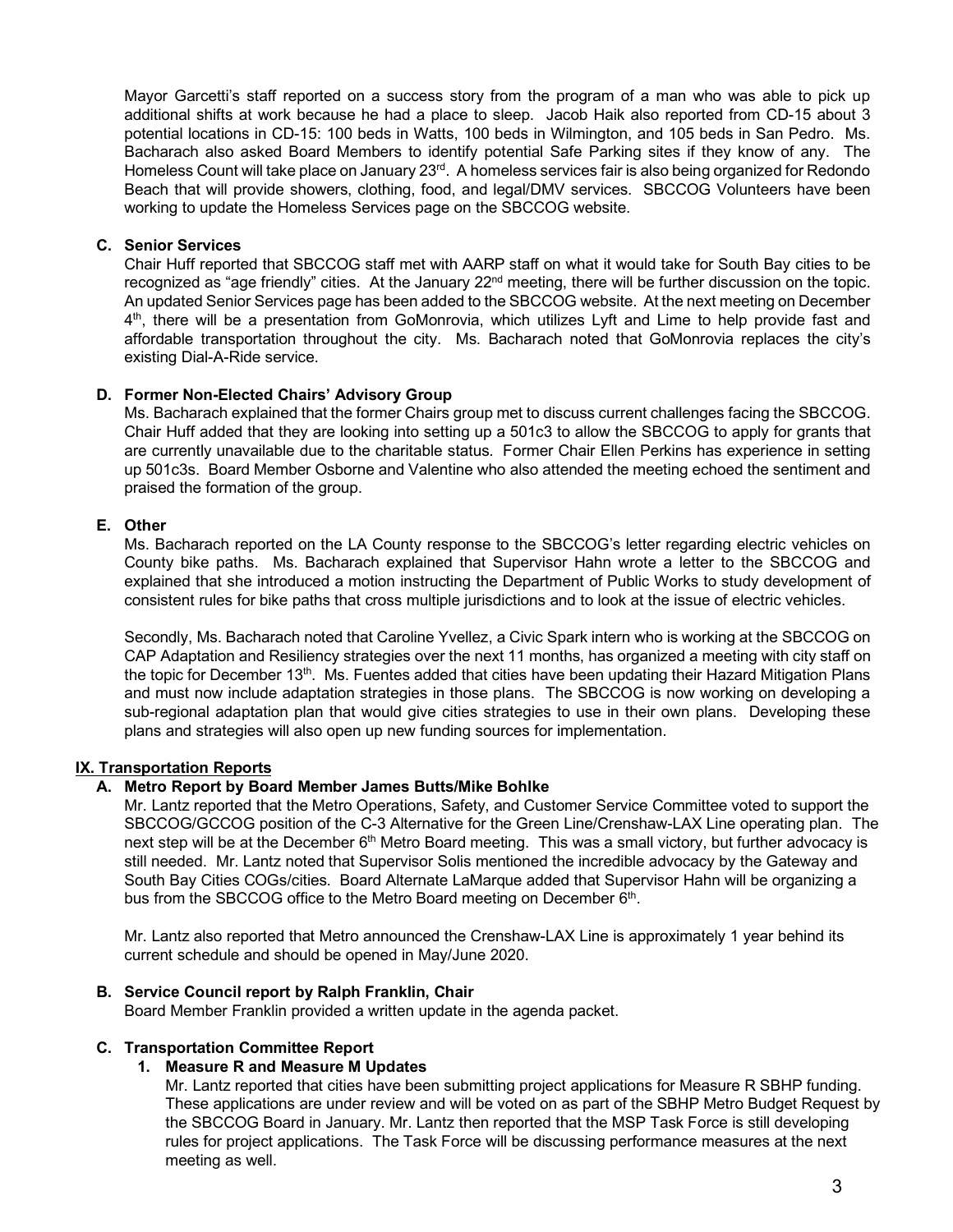Ms. Bacharach also reported that the San Gabriel Valley COG has put out an RFP to develop a regional bikeshare program that would be run by the COG. The SBCCOG will follow the status of this project and provide updates to the South Bay Bike Share working group.

# **2. South Bay Rail Service/Crenshaw Operating Plan Updates**

This update was given above under Item IX.A

# **X. AGENCY REPORTS**

# **A. League of California Cities & LA Division Legislative Committee**

Board Member Dieringer reported that the League's holiday reception is taking place Thursday December 6<sup>th</sup> from 6-8pm at Union Station. The League also released their annual scorecard for legislators. Board Member Dieringer also announced that SB946 was enacted that prohibited cities from banning sidewalk vending. The measure allows for regulation and licensing programs with certain restrictions.

- **B. South Coast Air Quality Management District** No report given.
- **C. SCAG & Committees** No reports given.
	- 1. Energy and Environment
	- 2. Transportation
	- 3. Community, Economic, & Human Development
	- 4. Regional Council

## **D. Santa Monica Bay Restoration Commission –** No report given.

## **E. Stormwater Funding**

- **1. CCCA/LCC Stormwater Funding Options Committee –** No report given.
- **2. County Water Resilience Working Group –** No report given.

Board Member Fangary reported that Measure W was passed as of election night, but the vote must still be certified. Upon certification, the working group will meet again.

## **F. South Bay Association of Chambers of Commerce**

Board Member Valentine reported that the SBACC voted to support the SBCCOG's position on the Green Line operating plan and will send a letter of support to Metro as well as work with employers to encourage their employees to comment as well. The SBACC also voted on advocacy subject areas to help narrow down what they take action on. Thursday December 13<sup>th</sup> will be the SBACC installation ceremony.

## **G. South Bay Aerospace Alliance –** No report given.

Board Member Valentine reported that Andres Mueller reported to the Alliance and offered assistance in developing the Alliance's initiatives.

# **H. South Bay Workforce Investment Board** – No report given.

Mr. Cagle passed out the SBWIB's 1<sup>st</sup> Quarter report that profiles the SBWIB's work over that last few months. Transition services are being provided to airmen leaving the LA Air Force Base into civilian life. There is also a program that allows a transitioning member to work off-base in the 6 months before they leave the Air Force, where the member is still paid by the Air Force but gets trained by the employer. A BioFlex apprenticeship program was created via funding provided by Supervisor Ridley-Thomas.

# **I. California Association of Councils of Governments** Chair Huff reported that CALCOG reviewed work and legislative priorities for 2019.

# **XI. UPCOMING EVENTS & ANNOUNCEMENTS**

November 15 – Volunteer Reception and Board meeting

November 29 – Energy Leader Recognition Lunch

December 5 – Tour of SpaceX and BoringCo. Tunnel

January 24, 31, February 7 – South Bay Goods Movement Project Management Course